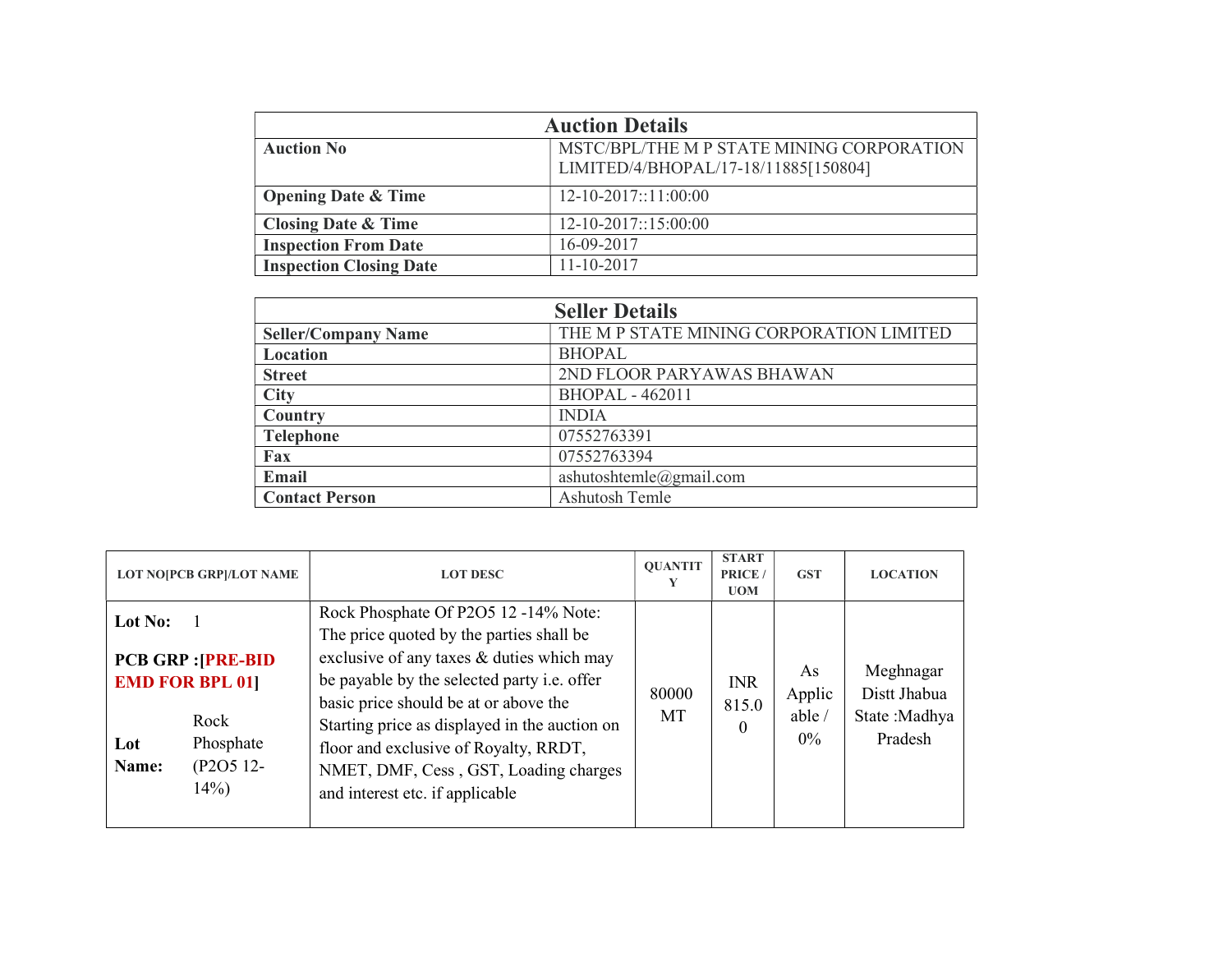# CLICK HERE FOR SPECIAL TERMS & CONDITIONS

THE e-Auction SALE IS GOVERNED BY THE GENERAL TERMS & CONDITIONS (GTC), BUYER SPECIFIC TERMS & CONDITIONS (BSTC) AND SPECIAL TERMS & CONDITIONS (STC) OF THE e-Auction. IN CASE OF ANY CONFLICT OR DIFFERENCES AMONG ANY PROVISIONS OF GTC, BSTC & STC, THE PROVISIONS OF STC WILL PREVAIL OVER OTHERS IN THE PARTICULAR e-Auction.

## CLICK FOR GTC CLICK FOR BSTC

#### IMPORTANT: ALL BIDDERS WHO ARE HAVING MORE THAN ONE UNIT MAY REGISTER AND BID AS A GROUP. IF SUCCESSFUL, SUCH BIDDERS SHALL HAVE TO FURNISH THE BREAKUP OF THE QUANTITY FOR EACH UNIT AT THE TIME OF PAYMENT.

I. PRE-BID EMD PAYMENT: Interested bidders have to deposit Pre-Bid EMD@Rs. 100/- per MT on or before 11/10/2017 for the desired quantity.

II. ELIGIBILITY CRITERIA: Indian national/ company registered under the provisions of the Companies Act, 1956/2013 / a proprietorship firm/partnership firm/Limited Liability Partnership/ society may participate in this e-auction. Parties, who have been allocated mineral through earlier e-auctions shall not be allowed to lift mineral, if allocated through this e-auction, until balance quantity of earlier e-auction is lifted by bidder.

III. Other bidding related details are mentioned in the table below:

| e-Auction Details            |                                                            |  |  |  |
|------------------------------|------------------------------------------------------------|--|--|--|
| e-auction Date               | 12/10/2017                                                 |  |  |  |
|                              | $\left $ e-auction Time $\right $ 11:00 A.M. to 13:00 HRS. |  |  |  |
| Period                       | $\parallel$ 12 (Twelve Months)                             |  |  |  |
| e-auction<br><b>Quantity</b> | 80,000 Metric tonne quantity                               |  |  |  |
| <b>Starting Price</b>        | Rs. 815 per Metric Tonne (for Local Grinding Units)        |  |  |  |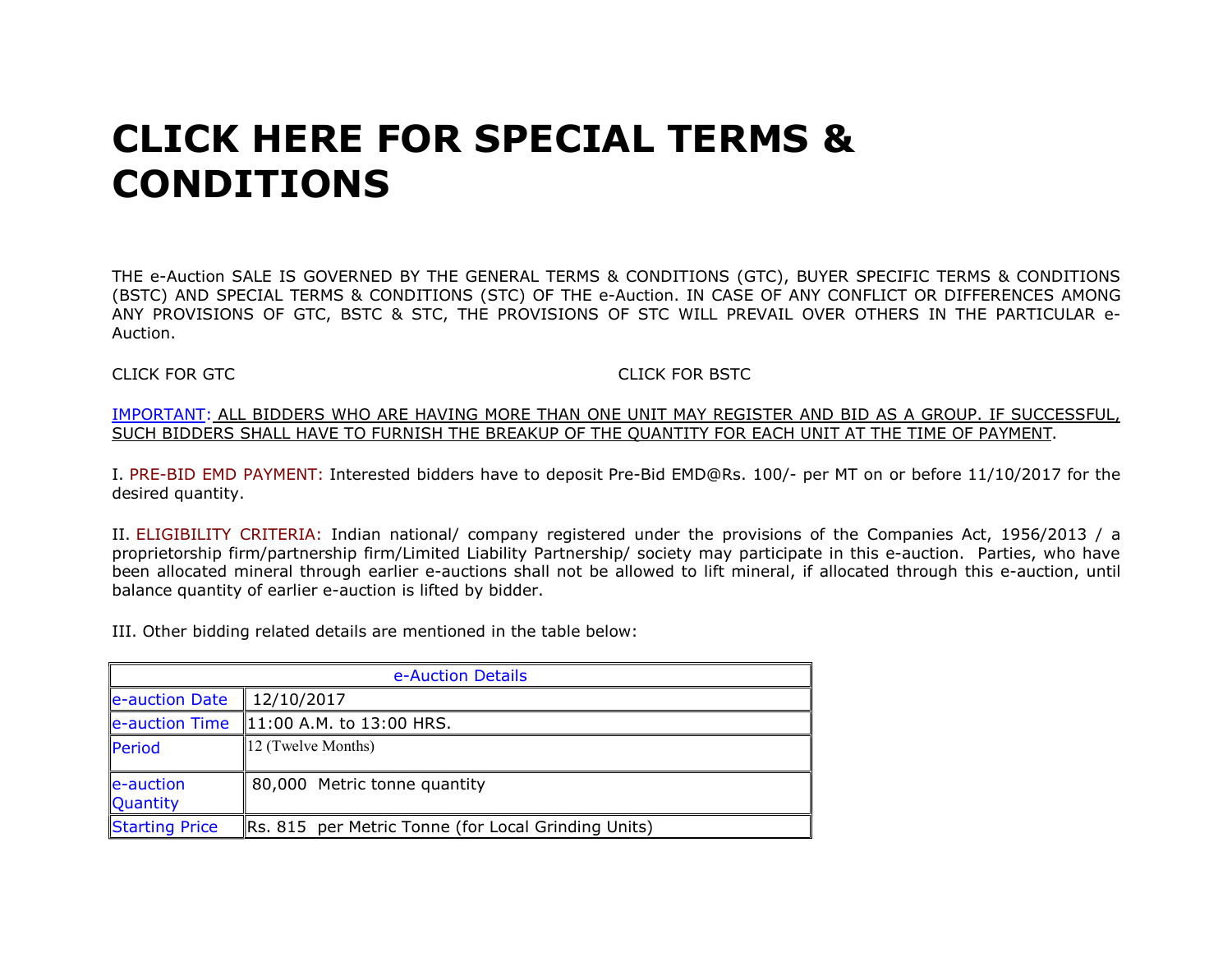| Pre-Bid EMD                   | Rs. 100/- Per MT (on or before DTD.                                                                                                                                                                                                                                        |  |  |  |
|-------------------------------|----------------------------------------------------------------------------------------------------------------------------------------------------------------------------------------------------------------------------------------------------------------------------|--|--|--|
| Price Increment Rs.5/- Per MT |                                                                                                                                                                                                                                                                            |  |  |  |
| Qty. Increment                | 50 MT or multiple of 50 MT                                                                                                                                                                                                                                                 |  |  |  |
| Payment<br>Schedule           | The period of 12 months shall be divided into four quarterly supply periods, in which<br>payment shall be made and lifting of mineral shall be done by the buyer as given below:-                                                                                          |  |  |  |
|                               | Quarter ending 31 Dec 2017 - 30% of allocated quantity.<br>Quarter ending 31 March 2018 - 30% of allocated quantity.<br>Quarter ending 30 June 2018 - 30% of allocated quantity.<br>Quarter ending 30 Sept 2018 - 10% of allocated quantity.                               |  |  |  |
|                               | The purchaser shall lift the quantity allocated for the quarter, within the designated<br>quarter itself depositing advance payment against the purchase. Delivery Order shall only<br>be released on receipt of advance payment against full or part purchase of mineral. |  |  |  |

IV. All the bid offers received in the e-Auction will be valid till the issuance of Sale Intimation Letter by MSTC and sanction order by MPSMCL or 30 days, whichever is later.

THE TERMS & CONDITIONS INCLUDING THE LIST OF MATERIAL APPEARING ON THE DATE OF E-AUCTION IS FINAL AND BINDING ON THE PARTICIPANT BIDDERS. THE SAME MAY PLEASE BE DOWNLOADED FOR ANY FURTHER REFERENCE.

## 1. The M.P.STATE MINING CORPORATION LTD. BHOPAL

(Contact Person: Shri S. K. Dwivedi, G. M. Mines +91 9755061328 and 07390-284403, 284453 (FAX). MPSMCL, the Owner/Seller, will be hereinafter referred to as PRINCIPAL.

# and MSTC Ltd., the Selling Agent of the PRINCIPAL, having its office at Bhopal will be hereinafter referred to as MSTC (Contact Person : Shri S.K.TIWARY, MANAGER, PH.0755-2570664, 2552241, FAX.4075720). Wherever the word buyer is indicated, it will be referred to as successful bidder.

2. The General Terms & Conditions (GTC) displayed on the e-Auction Website of MSTC shall be construed to be an integral part of the offer and the Bidder may like to download the same for their record. However, in case of any conflict between the STC and GTC, the STC shall prevail.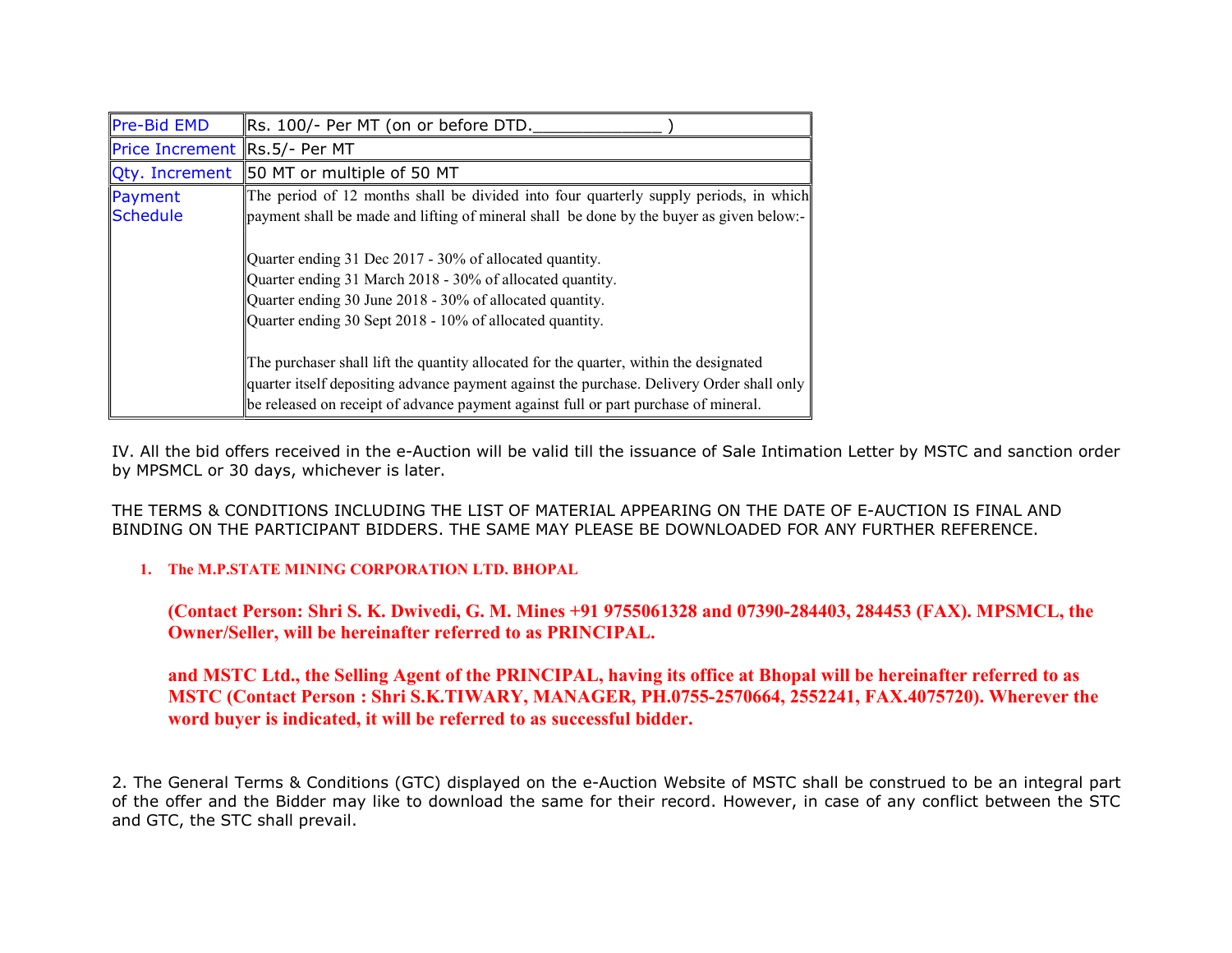3. PRE –BID EMD at a rate of Rs. 100/- PMT will have to be deposited with MSTC Ltd. on or before 11/10/2017 for quantity for which interested bidders want to participate in the e-auction. Bidder shall be permitted to bid only for a quantity for which pre bid EMD has been deposited.

(4) Notification:

4.1. The e-Auction will be for dispatches through road only.

4.2 LOADING CHARGES: - Loading and Transportation to be arranged by successful bidders and entire expenses in this regard are to be borne by them.

4.3 MOISTURE REBATE: - Rebate allowed on moisture exceeding 3% by weight, determined at the time of dispatch of minerals.

4.4 Bidders/Buyers will be permitted to visit the Rock phosphate Mines, Meghnagar except on holidays, during the working hours of all working days between 8:00 AM to 3:00 PM. However Stock Material shall be available for pre-bid inspection from date of e- auction notice till the day preceding the auction date. Recovery of 12-14 % P2O5 mineral is being carried out at the mine and mineral shall be provided as produced at the mine.

(5) Bidding Process:

5.1 The registered Bidders shall be required to record their acceptance after login, of the Terms & Conditions of the e-Auction before participation in the actual Bidding Process.

5.2 Prospective Bidders are entitled to bid for the quantity to the extent of amount of Pre-Bid EMD available in the bidder's account with M/s. MSTC Limited at the time of bidding.

5.3 The Bidders while bidding shall quote their "Bid Price" at par or above the Starting price per MT of Rockphosphate in Indian Rupee as base price on Ex-Meghnagar Mines basis,Exclusive of Royalty, RRDT, NMET, DMF, CESS, GST and interest, etc, if applicable.

5.4 GST and other taxes shall be charged extra as applicable.

5.5 The date, time and period of e-Auction as notified in advance including closing time on portal of M/s. MSTC Limited shall be adhered to except in the event of force majeure. However, the closing time of e-Auction will be automatically extended up to last Bid time, plus 10 minutes, so that opportunity is given to other Bidders for making an improved Bid.

5.6 The Starting price of this e-Auction shall be Rs. 815 /- per MT. Bidders shall be free to bid at and above the start price. Further the bidder shall offer successive bids (per MT) in the increment in multiple of Rs.5/- (Rupees five only) during the normal e-Auction period and the extended period.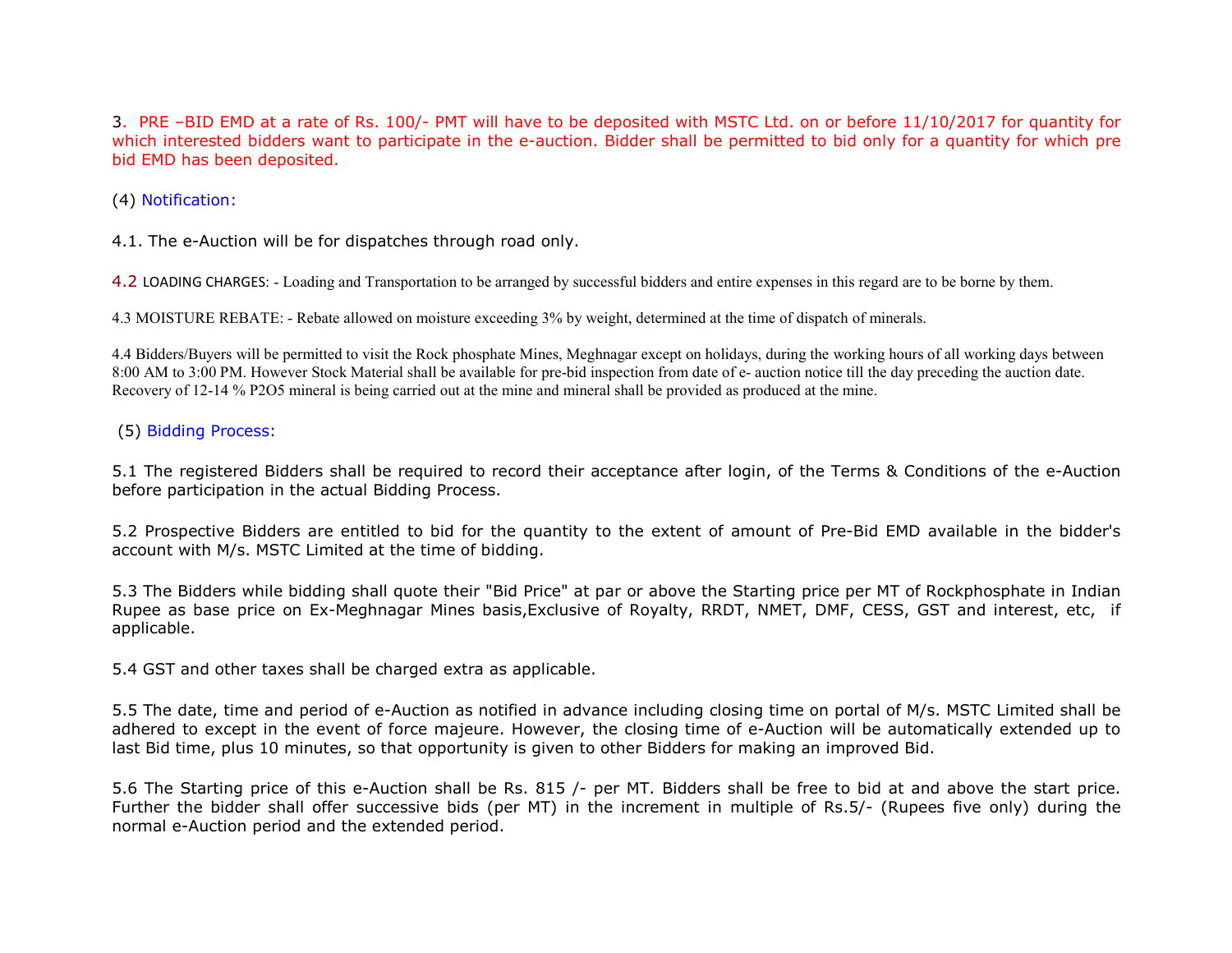5.7 The bidder shall bid for minimum quantity of 500 MT. Further the bidder shall offer successive bids in the increment of 50 MT. The figure mentioned against the link "MPQ LEFT" available on the buyers screen is an indicator of the quantity for which a bidder can bid. The figure mentioned against "MPQ LEFT" on buyer's screen shall be for the entire e-Auction.

5.8 While maintaining the secrecy of Bidder's identity, the web site shall register and display on screen the highest bid prices of various different allocated quantities at that point of time. The system will not allow a bidder to bid in excess of his entitled quantity as per his EMD. However, once the bidder is out-bided by another, the particular bidder shall become eligible for making an improved bid offer. For example, Bidder 'A' who has deposited pre-bid EMD for 2000 MT of Rock Phosphate submits the following bids:

- 1000 MT @ Rs.6000/-.
- 600 MT @ Rs.6020/-.
- 400 MT @ Rs.6010/-.

After submission of these bids, Bidder 'A' will not be able to further improve these bids, either in terms of Price or Quantity. As the bidding progresses, Bidder A will be able to bid further only for that quantity that gets cut from his quota of allotted quantity.

5.9 Following criteria would be adopted for each lot in deciding the successful bidders:

(a) Precedence will be accorded to the highest bid price in the descending order (HI, H2, H3 and so on) as long as the offered quantity is available for allocation.

(b) If two or more buyers bid the same highest price, precedence for allotment will be accorded to the buyer who has placed the bid for the higher quantity.

(c) In case, two or more buyers bid the same price and the same quantity, precedence will be given to the buyer who has offered its bid first with reference to time.

5.10 THE ONLINE AUCTION WILL BE DONE AS PER THE FOLLOWING METHODOLOGY:

(a) The bidders have to bid for per MT price and the Quantity (in accordance with Clause 5.6 and 5.7) they want to book at that price with a maximum limit of quantity for which bidders had provided Pre-Bid EMD.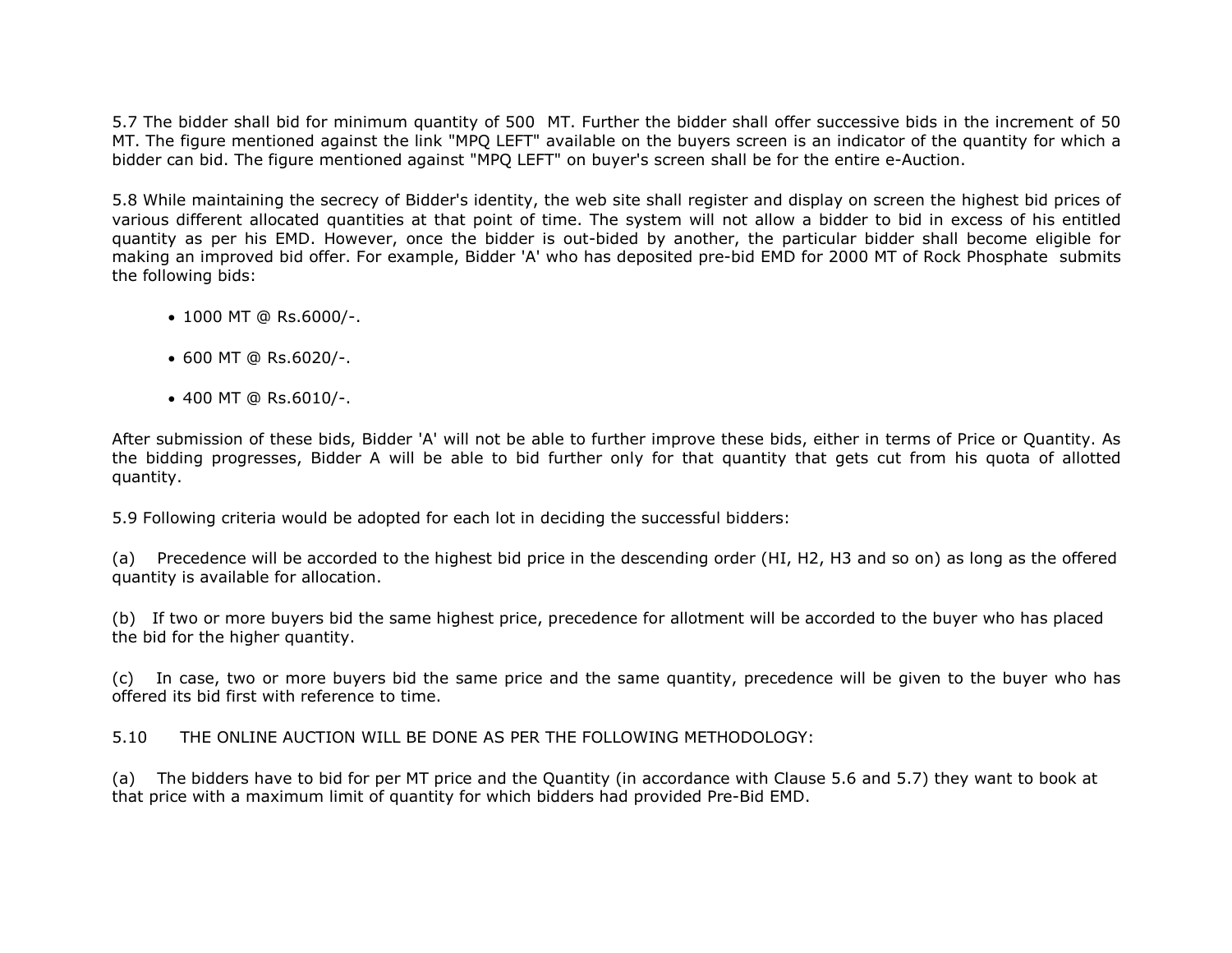(b) Methodology for the single stage online bidding is mentioned here under. Assume that the total quantity available is 900 MT and customers bid for certain quantity at a certain price as illustrated in the following table:

| Bidder | <b>Bid Time</b> | Bid Quantity (MT) | Bid Price (Rs/MT) |
|--------|-----------------|-------------------|-------------------|
|        | 9.40            | 100               | 8650              |
|        | 9:39            | 350               | 8600              |
|        | 9:36            | 300               | 8600              |
|        | 9:32            | 100               | 8600              |
|        | 9:34            | 100               | 8600              |
|        | 9:30            | 300               | 8550              |
|        |                 |                   |                   |

1. Bidder B is the highest bidder @ Rs.8650/- per MT; hence the system allocates his bidden quantity i.e. 100 MT.

2. There are 4 bidders @ Rs.8600/- per MT, since bidder F's bid was for 350 MT (highest quantity at Rs.8600/- per MT), the system allocates his bid quantity in full.

3. Bidder D's bid was for 300 MT & since the quantity was still available at Rs.8600/- per MT the software allocates bidder D 300 MT.

4. Since bidder A placed his bid earlier than bidder E i.e. 9:32 Hrs hence the software gives first preference to bidder A & allocates him available quantity first.

5. After this allocation, since only 50 MT are available, the same is allocated to bidder E.

6. Since all the quantity is exhausted at higher bid price than Rs.8550/- per MT, therefore no quantity is allocated to bidder C. If Bidder C wants to win any quantity then they have to place bid in terms of higher price or greater quantity.

Note: All the allocations will be provisionally under STA (Subject to Approval). The Principal will give approval/rejection based on the rate at which they intend to sell. The pre-bid EMD shall be retained with MSTC till the decision is given by the Principal.

(6) Post e-Auction Process: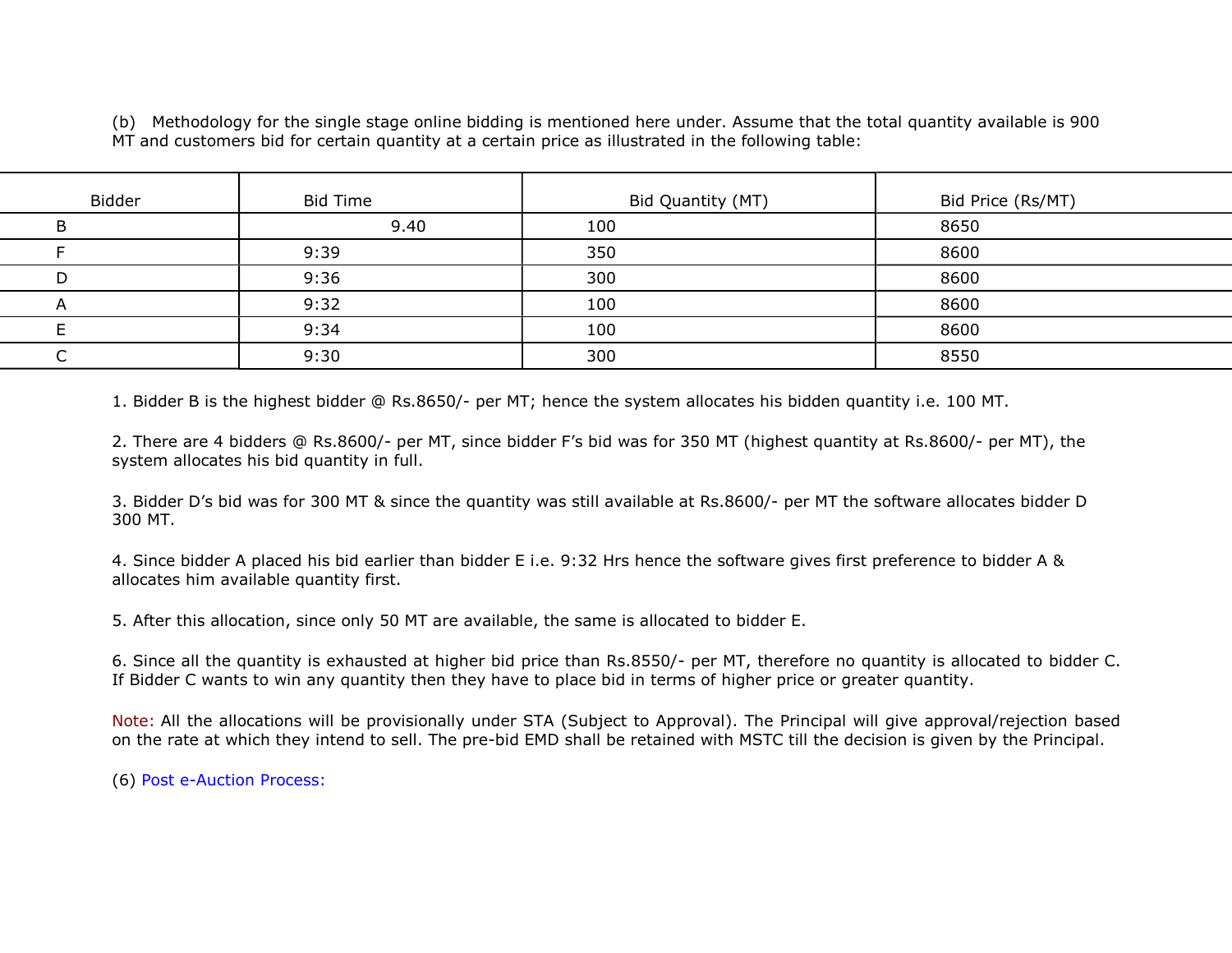6.1 Each successful bidder will be intimated through e-mail within 12 hours of closing time of e-auction by MSTC Limited SUBJECT TO APPROVAL OF THE BID BY MPSMCL, however, it will be the responsibility of the bidder to personally see and download the result displayed on website of M/s MSTC Ltd. (www.mstcecommerce.com) after close of e-Auction.

 6.2 The successful bidders (hereinafter called Buyer) will be required to deposit Rock phosphate value with MPSMCL strictly as per Clause 7 of the terms of payment after the intimation by MPSMCL of its approval of the bid.

 6.3 If the successful bidder (Buyer)is a group company, it shall furnish the detailed quantity breakup for individual units at the time of payment and accordingly MPSMCL shall issue Delivery Order for that unit/destination.

6.4 If the successful bidder (Buyer) is a trader, he should furnish the details of the manufacturing unit/destination at the time of payment and MPSMCL shall issue Delivery Order for that unit/destination only.

 6.5 Equivalent amount of EMD of successful bidder corresponding to successful bid quantity, shall be blocked and will be transferred to MPSMCL by MSTC Limited along-with the bid sheet. This shall become Performance Deposit for the Bid.

(7) Terms of Payment:

7.1. Successful bidder /buyer shall be eligible to take delivery from Meghnagar Mine Dist Jhabua and to ensure the same, they are advised to make payment arrangement as under:-

a. Whole of the allotted quantity of mineral shall be lifted by buyer (upon release of Delivery Order by MPSMCL) within 12 months of issue of sanction order regarding allotment of quantity by MPSMCL.

The supply period shall be as follows:-

Quarter ending 31 Dec 2017 - 30% of allocated quantity

Quarter ending 31 March 2018 - 30% of allocated quantity

Quarter ending 30 June 2018 - 30% of allocated quantity

Quarter ending 30 Sept 2018 - 10% of allocated quantity

Payment period: Period of three months comprised in the quarter, within which payment against quarterly allocation as above will have to be deposited. MPSMCL shall issue Delivery Order within three days of receipt of advance payment against full or part purchase of mineral.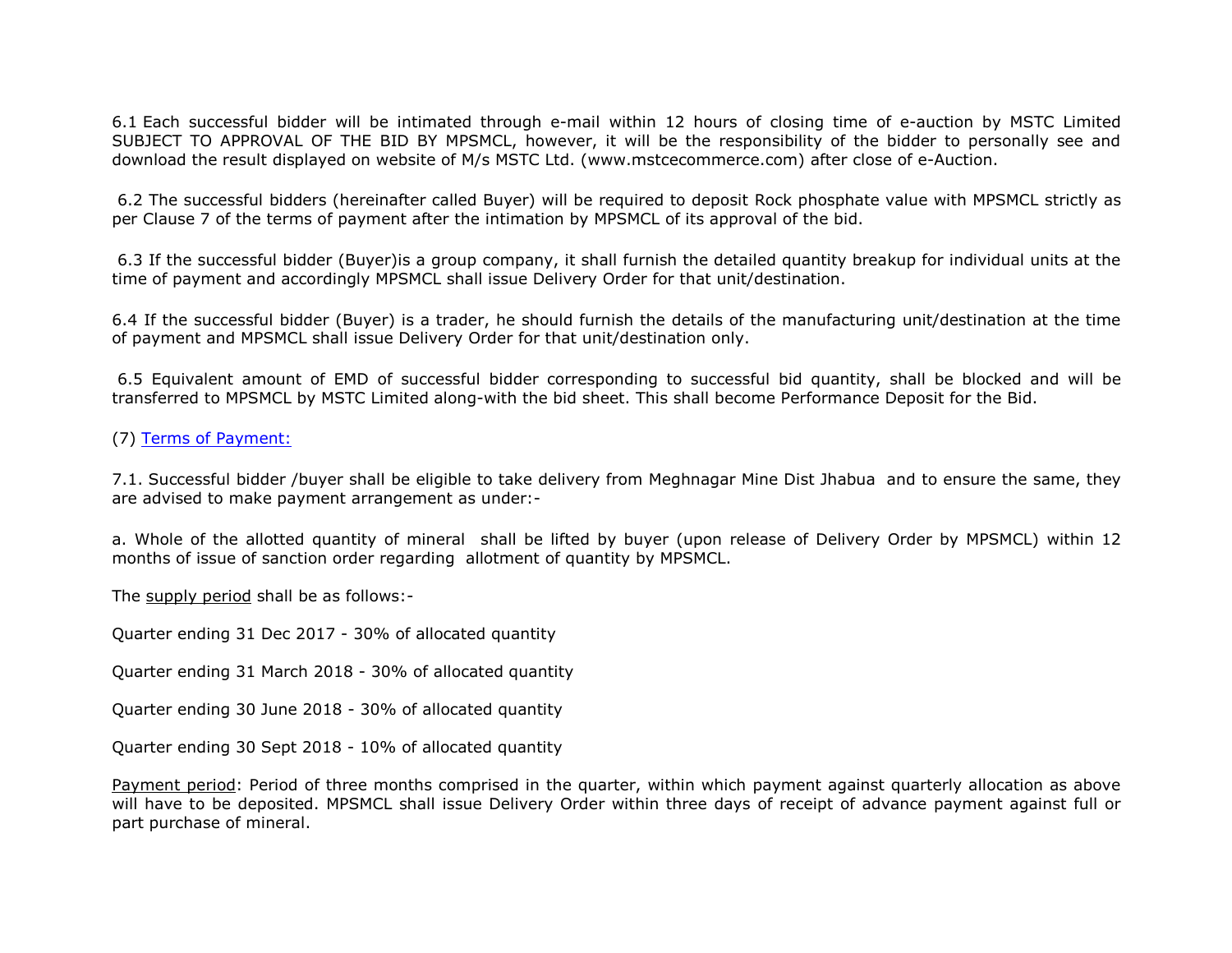b. LATE PAYMENT PENALTY: If the payment is not made within the payment period as per clause (a) above , the payment will be accepted by MPSMCL up to a further period of THREE MONTHS from the last date of payment period, on payment of late payment penalty@1% per week or part there of on the balance material value but MPSMCL may refuse to do so by passing a speaking order.

c. Where payment towards material has been made but not lifted by the allottee within the supply period , Ground Rent @ 1% per week or part there of will be levied ,beyond supply period (Supply period is period of three months comprised within the quarter within which lifting of quarterly allocation of mineral as per clause 7.1.a will have to be done) or 30 days from the date of last D.O for the relevant quarter , which ever is later. The maximum extension in supply period shall be for a period of 3 months following the end of relevant quarter, provided a written request for extension is received by MPSMCL before the expiry of supply period . If no such request for extension is received, the sale order stands cancelled & performance deposit pertaining to the balance quantity will be forfeited on completion of SUPPLY PERIOD .

MD, MPSMCL reserves the right to further extend the above three months period as mentioned in clause (b) & (C) . Decision of MD, MPSMCL shall be final in this regard and binding on the buyer.

7.2 The Performance deposit of Rs.100/- Per MT (as converted from the Pre-Bid EMD amount) shall not be treated as an adjustment towards the Rockphosphate value, but would stand converted into a 'Performance Deposit' for performance of the buyers towards completion of the said transaction.

7.3 Refund of Performance Deposit: The Performance deposit would be refunded to the buyer, only after completion of lifting of Rockphosphate, after deducting for any loss or damages caused to MPSMCL's property, while lifting the Rockphosphate. However, in the event of default in performance by the bidder, the provision of forfeiture of the 'Performance Deposit' as stipulated in Clause 10, would be applicable and invoked by MPSMCL.

7.4 The Rockphosphate value as in Clause 7.1 above shall be deposited by way of demand draft /pay order drawn in favour of M/s. MP State Mining Corporation Limited, payable at Meghnagar, Dist. Jhabua (M. P.). Delivery Orders shall be issued for the quantity for which the payment is received/ credited to MPSMCL's account. The buyers shall also have the option of making e-Payment through NEFT/RTGS.

The bank details of M/s MP State Mining Corporation Limited , Meghnagar are:-.

#### "THE MADHYA PRADESH STATE MINING CORPORATION LIMITED" payable at Meghnagar S.B.I. current account No. 11509529093 , IFS Code : SBIN0004581, Station Road Tehsil- Thandla, Dist. Jhabua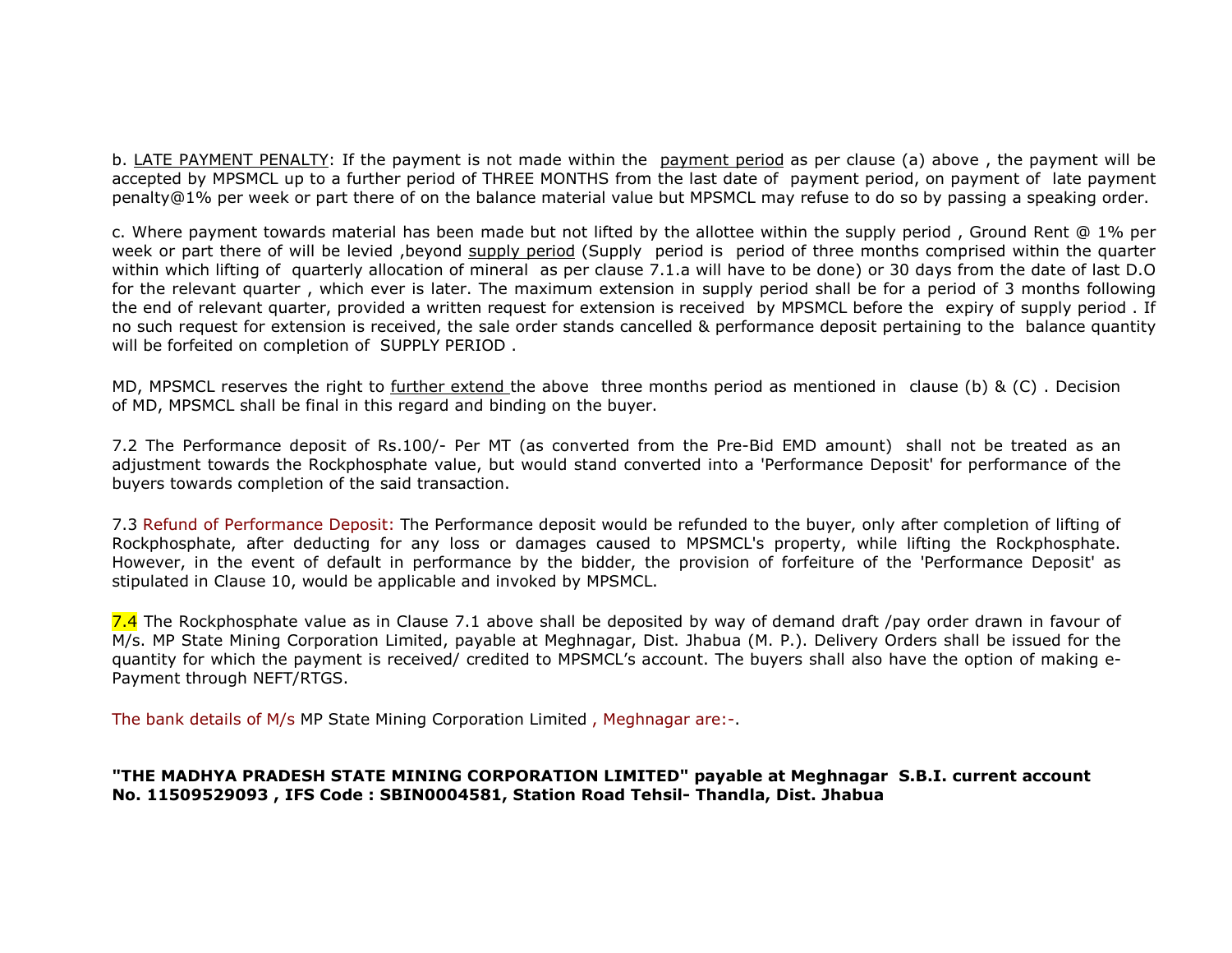#### (8) Procedure of Rockphosphate Delivery

8.1 MPSMCL shall issue separate Delivery Orders to the successful bidders in terms of Clause (7) after realization of each installment of payment. The Buyer has to submit the option through a letter in writing mentioning the destination and the Delivery Order issued by MPSMCL would indicate the same accordingly along with the destination.

8.2 The period to complete the lifting of the entire bid quantity shall be one year from date of work order or extended period, if any. Although buyer shall have to adhere to lifting schedule as per clause 7.1(a). Rockphosphate sold, but not lifted within the supply period(as extended from time to time) will become the property of MPSMCL.

8.3 It is the responsibility of the Bidder/Buyer to take delivery of the Rockphosphate from the mines, strictly adhering to the safety precautions and the provisions of Environment Protection Act. The loading of the Rockphosphate shall be into the trucks arranged by the buyer themselves. Transportation of Rockphosphate to the buyer's premises shall be the sole responsibility of the buyer only at their own cost and they shall fully ensure the safety rules as well as prevent any spillage causing pollution issues.

8.4 The Quality of the Rockphosphate will be determined as per the analysis carried out at MPSMCL Laboratory / Laboratory authorized by MPSMCL which is final and binding. The Quantity of the Rockphosphate for billing and all other purposes will be determined as per net weight recorded at Meghnagar Mine weigh-bridge.

(9) Refund of EMD for Unsuccessful bidders: In case of unsuccessful bidders, pre-Bid EMD shall be refunded by MSTC Limited after the e-Auction is over, on the bidder's request. The unsuccessful bidders need to mail their Bank account details for the same at mstcbhopal@mstcindia.co.in.

(10) Forfeiture of Performance deposit: The Performance deposit of the successful Bidders will be liable for forfeiture in the following cases:-

10.1 If the buyer does not deposit value of Mineral (or part thereof) allocated for lifting within the designated quarter as per clause 7.1(a)or within extended period of three month upon payment of late payment penalty as per clause 7.1(b), Performance deposit @100 per metric tonne pertaining to the quantity against which payment has not been made, shall be forfeited.

 10.2 If the Buyer denies taking the material in writing after issuance of Delivery Order or fails to lift the quantity(or part thereof) allocated for lifting within the supply period of three months as per clause 7.1(a) (or extended period against payment of ground rent as per clause 7.1(c) ) despite making payment against the same, Performance deposit @ Rs. 100/- per MT pertaining to the unlifted quantity shall be forfeited.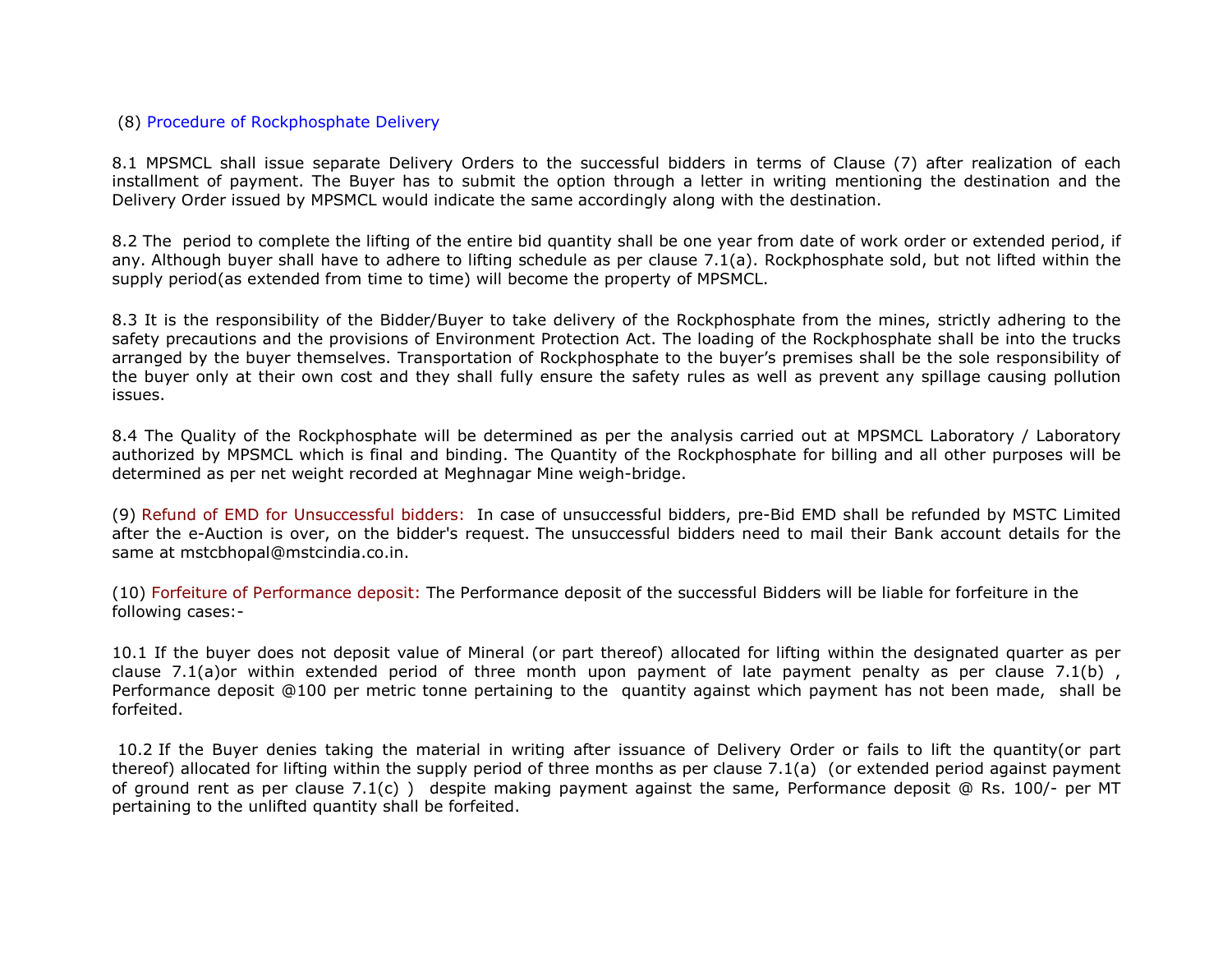10.3 On non fulfillment /violation of terms & conditions of this e-auction document.

(11) Refund of Rockphosphate value: Value of un-lifted mineral (against which payment received) at the end of the supply period of three months as per clause 7.1(a) (or at the end of extended period against payment of ground rent as per clause 7.1(c)), shall be refunded to the buyer, deducting any amount due from him.

# (12) ROYALTY, TAXES AND DUTIES:

12.1 The Bidders should offer bids exclusive of Royalty, RRDT, NMET, DMF, Loading Charges, GST and interest, etc, if applicable. Royalty, RRDT, NMET,DMF, GST or any other taxes and Tax Collection at source as per the prevailing rules applicable at the time of delivery of material covered under e-Auction & shall be borne by Buyer.

12.2 Any revision in duties, taxes, levies etc. by the Govt. shall be passed on to the buyers.

## (13) General Terms & Conditions:

13.1 The Rockphosphate procured under e-Auction is for use within the country and not for Export.

13.2 All terms and conditions of Scheme are subject to force majeure conditions as applicable.

FORCE MAJEURE: Neither party will be liable for any claim on account of any loss, damage or compensation, whatsoever, arising out of any failure to carry out the terms of this contract, where such failure is caused due to war, rebellion, mutiny, civil commotion, fire, riots, earthquake, drought, flood crop failure, or Act of God or due to any restraint or regulation of the State or Central Government or a local authority/authorities, provided a notice of such occurrence is given to the other party in writing within 10 days from the date of occurrence of the force majeure clause. On cessation of the force majeure condition continued and will also give documentary evidence thereof this effect.

It is reiterated that MPSMCL/MSTC will not be in any way responsible for failure to deliver the material due to cause beyond their control such as strike, lockout, cessation of work by labourers, shortened hours, act of GOD or other causes or other contingencies whatsoever. In case of such force majeure conditions, the period of delivery shall automatically get extended proportionately. The bidder/buyer shall not be entitled to cancel the contract on these grounds.

13.3 Bidders must always ensure to keep their email address valid and alive. All communications shall be made on registered email address provided by bidders to MSTC Ltd. In any case Buyers cannot be absolved from fulfilling the responsibility of compliance of any of the terms and conditions herein including payment terms due to non-receipt of emails from MSTC Limited/MPSMCL.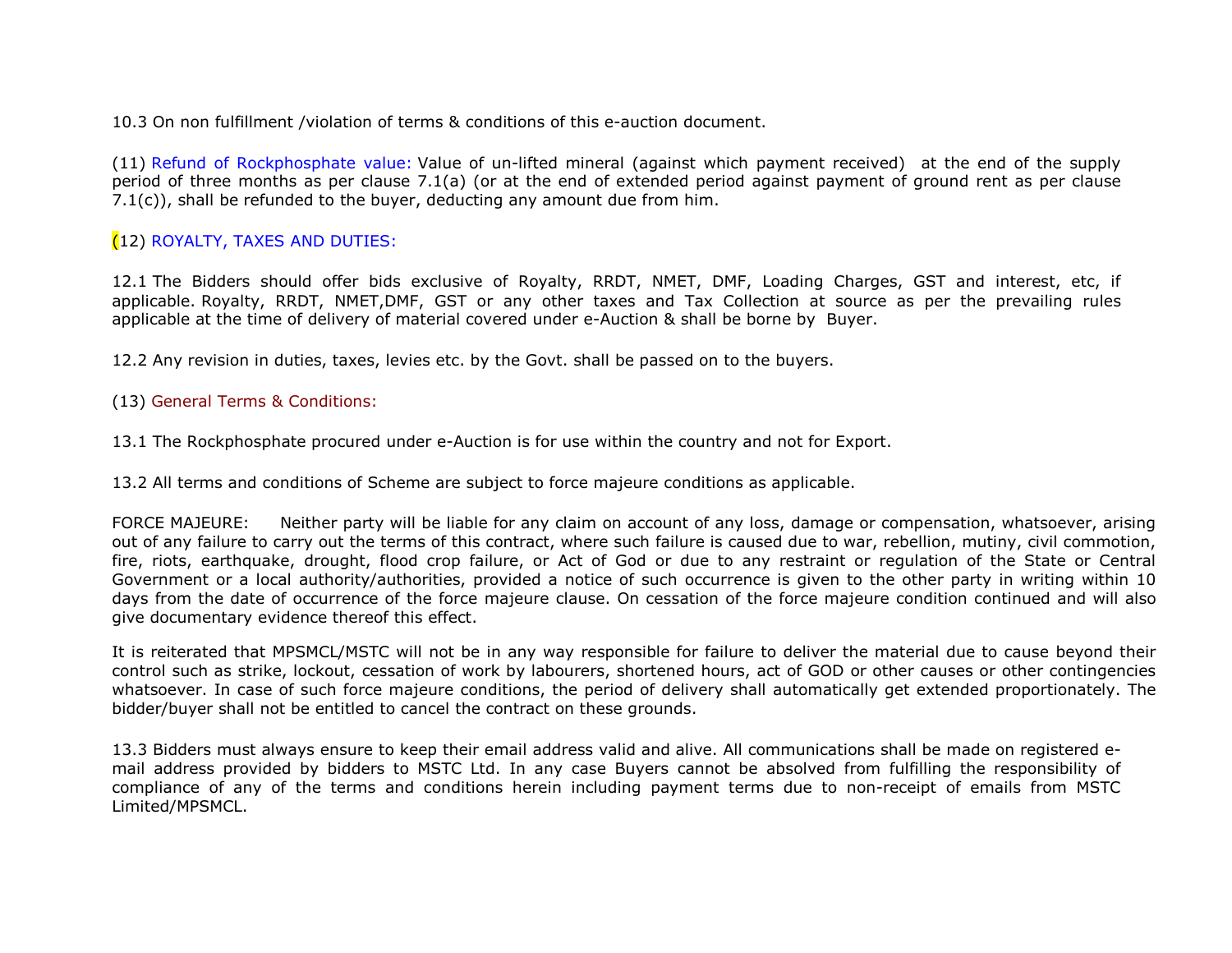13.4 Bidders must be extremely careful to avoid any error in bidding (whether typographical or otherwise) and they are fully responsible to check and rectify their bid before submitting their Bid into the live-Auction floor by clicking the "Bid" button.

13.5 There is no provision for bidding in decimals. The Bidder shall be solely responsible for all consequences arising out of the bid submitted by them (including any wrongful bidding by them) and no complaint/representation will be entertained by MSTC Limited/ MPSMCL in this regard.

13.6 The decision of the Competent Authority of MPSMCL in matters related to this e-Auction shall be final and binding on the bidders/Buyers.

13.7 The bidder/buyer shall have to satisfy themselves regarding the quality of Rockphosphate and make their offer accordingly. No plea of misunderstanding or ignorance of conditions put forth subsequent to any confirmation of sale shall be accepted. The principle of "CAVEAT EMPTOR" (let the buyer be aware) will apply.

13.8 The dispatches are on Ex-Mines basis. Claims on Quality or Quantity beyond dispatch point shall not be entertained.

13.9 MPSMCL / MSTC Limited reserves the right to cancel the sale of Rockphosphate under this e-Auction from any location in part or whole at any stage at its sole discretion without assigning any reason thereof and no party shall have any right whatsoever to raise any claim in that regard on that count.

Registration as a bidder for e-Auction of Rockphosphate shall in no case imply registration as a permanent customer of MPSMCL for normal business process at any point of time

13.10 MPSMCL/MSTC LTD. reserves their rights to amend/modify/reject the auction deal in full/part and reserves the right to further modify/amend and revise the terms and conditions contained herein in full or in part at any point of time and no party shall have any right, whatsoever to raise any claim in that regard on that count.

13.11 Sale under each e-Auction shall be an individual, independent, unique and complete transaction.

13.12 CONDUCT DURING DELIVERY: Bidder/Buyer shall solely be responsible for movement and proper behavior of their deputies, agents, and laborers within MPSMC Limited's premises. If any damage caused to MPSMCL's property, the buyer is responsible to make good such damage to the satisfaction of MPSMCL, and the decision of MPSMC Limited, in this regard shall be final and binding.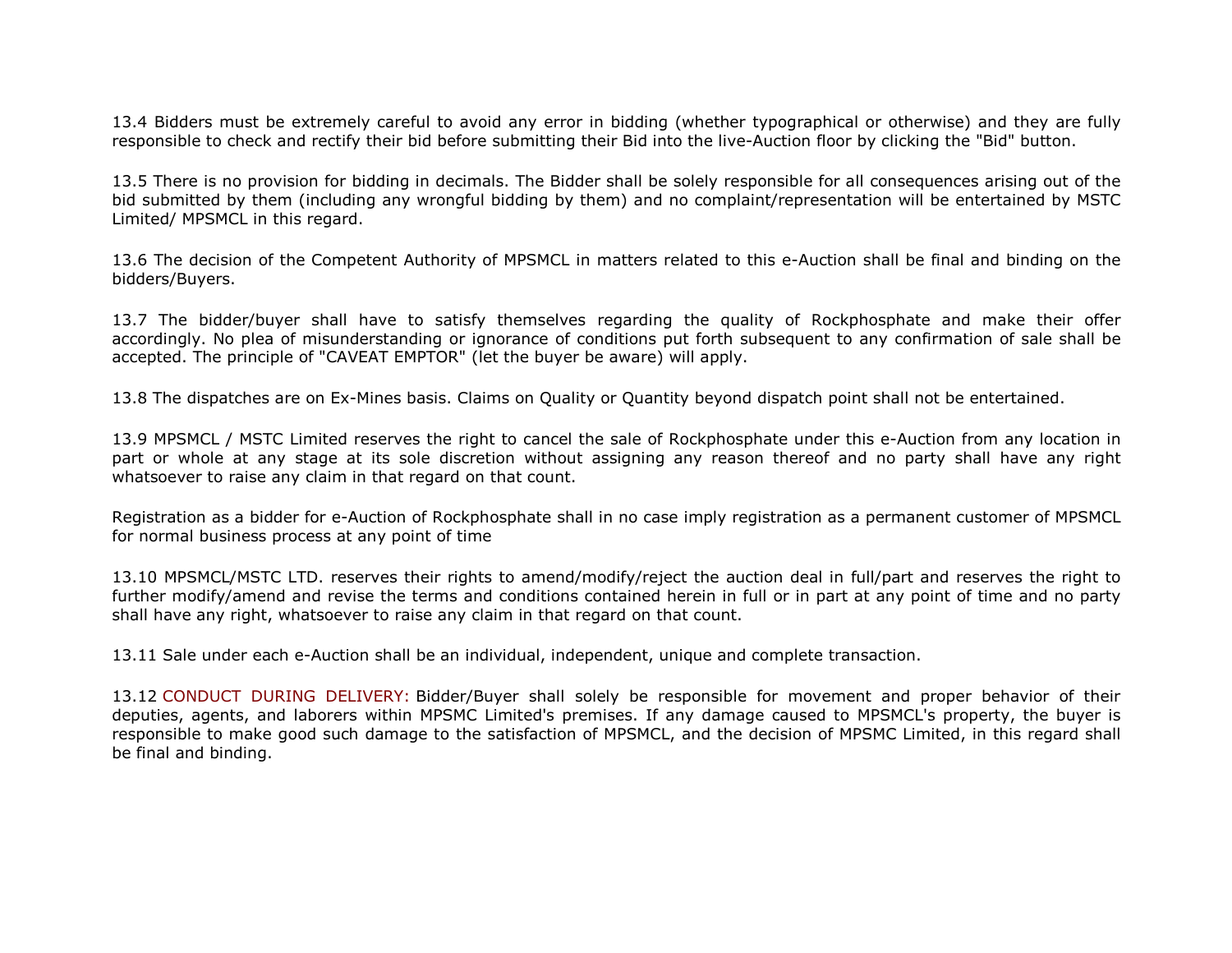13.13 STATUTORY AND SAFETY CONDITIONS: Before commencement of delivery operations, the buyer shall take group insurance for the workers under his control, which will not only cover fatal accidents, but also injuries, which may or may not result in partial or permanent disablement. The copy of cover note for insurance shall be submitted in the MPSMCL office.

13.14 COMPLIANCE WITH LABOUR LAW AND SAFETY RULES: During the delivery period, the workers employed by the buyer within the mines premises will be governed by the Mines Act 1957, Labour Laws and Rules, Factory Act, Provision of EPF Act 1951 and MPSMCL's Security and Safety Rules as applicable.

13.15 ACCIDENTS ETC. TO BUYERS LABOURER: MPSMCL/MSTC will not be responsible at any point of time for any injuries caused to the workers engaged by the buyer due to accident within the Meghnagar Rockphosphate Project premises or at the place of work and the bidder/buyer will make transport facility to the accident victims to the hospital and give proper arrangement for medical attention and treatment to his labourers and their representative. The bidder/buyer will be solely responsible for any claim arising out of the employment, injuries to labourers in the course of employment under any statute. It is the responsibility of the bidder/buyer to provide necessary safety appliances like hand gloves, helmet, boots etc to the labourers who are engaged for handling of the goods.

13.16 During delivery, if any of the labourers are found not wearing the proper safety appliances; they will not be permitted to carry out the delivery works and will be sent out of Meghnagar Rockphosphate Project premises. MPSMCL reserves its right to stop the delivery work, if it is carried out in an unsafe manner.

13.17 Bidder/buyer shall arrange their own trucks/dumpers, and shall make their own arrangement for transportation of the material under supervision of authorized official of the MPSMCL.

13.18 The authorisation for the men and material has to be obtained from the Mines Manager or his authorised officer.

13.19 The buyer shall observe all statutory and safety measures. The suggestions given by the Mines Manager, Meghnagar Mines, MPSMCL shall be scrupulously followed. All the labourers engaged by the buyer must wear safety kits like helmet, shoes, safety belts, gloves, etc. without which the entry is prohibited. The buyer has to make his own arrangements for accommodation and canteen facilities for his workers.

13.20 BLACKLISTING: If it is found that the bidder/buyer is not following the terms and conditions of payment/delivery or other conditions of the auction and also indulging in any malpractices either himself or by his agents, deputies or observer, such bidder/buyer are liable to be blacklisted and appropriate action will be taken as deem fit by MPSMCL/MSTC.

13.21 No interest will be paid to the bidder/buyer on the amount paid or deposited by him and on the amount refundable to him if any.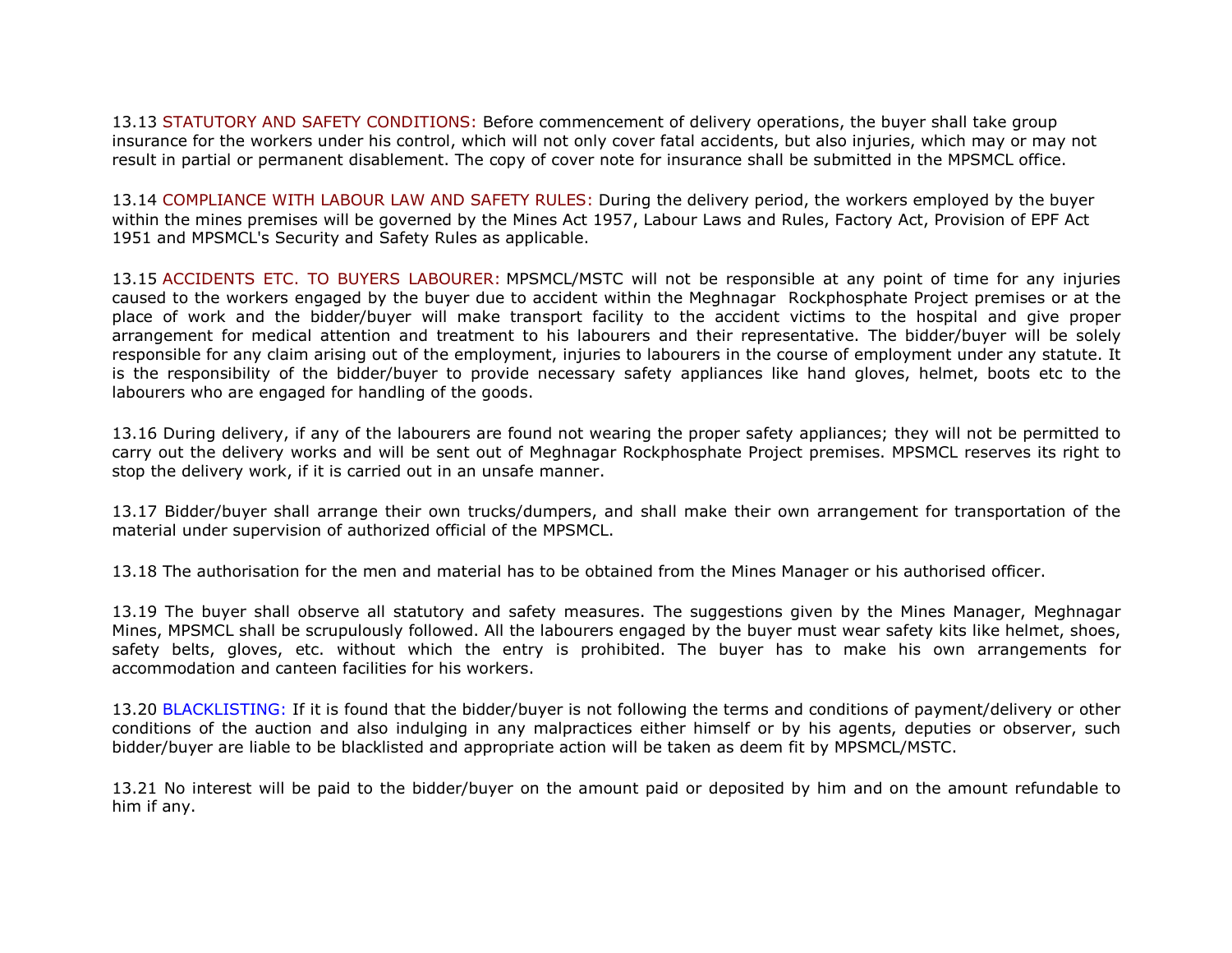13.22 Rockphosphate would be sold from Meghnagar Mines on "As Is Where Is basis"The quantity of 80,000 MT is envisaged to be produced from mine during course of the year through handling and sorting of sub-grade dumps lying at the mine and shall be supplied as produced. The Rockphosphate from the stock yard shall be loaded into the trucks/dumpers of the buyers themselves. Buyer will also submit their material lifting plan well in advance to the authorized person of MPSMCL at Meghnagar for procedural convenience.

13.23 Removal, loading and transportation of Rockphosphate will be allowed with the specific permission obtained from MPSMCL's officers authorised by Mines Manager, MPSMCL. The safety precautions and procedures shall be stringently followed by the buyer.

13.24 No Delivery of material will be given on holidays observed by MPSMCL. All deliveries will commence from 7:00A.M. and close at 7:00 P.M. MPSMCL may change the delivery time of material depending upon the site conditions. The bidder/buyer should intimate in writing in advance as to when vehicle will come for taking out the materials. The Lorries authorised by the officer-in-charge of Meghnagar alone will be permitted inside the Mines area for loading of the material. For the entry of vehicles in the Mines area, which is covered in the project area, the statutory obligations like valid driving license, road tax details, brake check up clearance, etc. shall be submitted to the officer authorized by the Mines Manager, MPSMCL and their permission is to be obtained. If the bidder/buyer comes without prior written intimation and permission as above, the MPSMCL has got the right to return the vehicle without loading and bidder/buyer cannot claim for any loss towards the same. The loaded trucks/dumpers shall be permitted to move out of the Mines area after Weighment and completion of formalities at Weighbridge, Meghnagar Mines MPSMCL. After loading Rockphosphate, if the gross weight is found more than the permitted weight, the vehicle will be sent back for unloading the excess quantity to Stock Yard. If it is less, the vehicle can go for reloading the balance quantity. The spillage of Rockphosphate from the Truck near the weigh bridge shall be cleared by the buyer then and there. The empty trucks shall also be fully cleared by the buyer before taking weight.

Note:- Apart from terms and conditions mentioned here, the buyer shall also be bound by the terms and conditions mentioned in the Release Order.

13.25 The material will be delivered only to the successful bidder/buyer or their authorized representatives. If the successful bidder/ buyer desires to authorize a representative or an agent for delivery, in such case the bidder/buyer shall produce suitable authorization letter authorizing his representative or agent to lift the materials from MPSMCL's premises.

13.26 Employees of MPSMCL /MSTC are not eligible to participate or to represent on any ones behalf in the e-Auction.

13.27 Picking the material at random is not allowed. Lifting should be done as a whole without choosing and picking. Only the specified area identified by the MPSMCL officials will be allowed for lifting.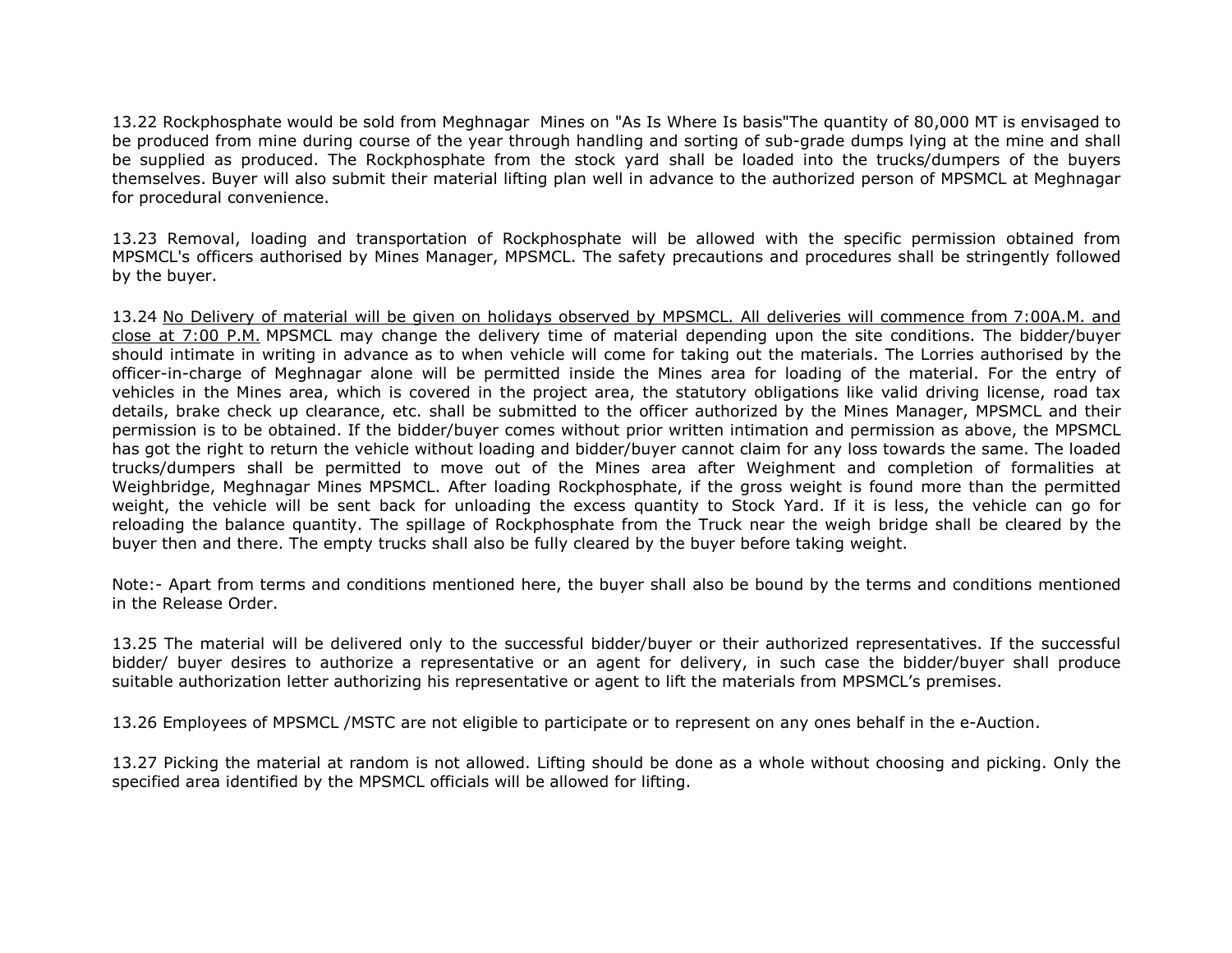13.28 The entire area for this delivery work is under the control of Security personnel. The buyers and their authorised person's movement are restricted strictly within the delivery area only. If they are found roaming in other areas of Meghnagar Rockphosphate Project, severe action will be taken not only against them, but, also on the successful bidders/buyers for trespassing.

13.29 MPSMCL/MSTC will not be liable for any claim and buyer shall keep MPSMCL/MSTC fully indemnified and harmless against any claim and proceedings of any of their own or against the employees or other.

13.30 TERMINATION/ BREACH OF CONTRACT: In the event of bidders failure to fulfill any of the contractual obligations including non-lifting the contracted materials under this agreement, MSTC/MPSMCL's decision in regard to bidders failure shall be final and binding on the bidder.

13.31 MSTC shall have the right to issue addendum to the e-Auction document to clarify, amend, modify, supplement or delete any of the conditions, clauses or items stated. Addendum so issued shall form part of original invitation to e-Auction.

13.32 The bidder shall have no right to issue addendum to e-Auction document to clarify, amend, modify, supplement or delete any of the conditions or items stated therein.

#### 13.33 RESOLUTION OF DISPUTES AND GOVERNING LAW

- (a) In the event of any dispute, disagreement or difference between MPSMCL and the buyer arising out of or in connection with performance of this Contract /Arrangement and /or the rights and liabilities of the Parties hereto, such dispute or difference shall first be attempted to be resolved amicably by good faith negotiations or mutual consultation.
- (b) Any such dispute, disagreement or difference which cannot be resolved amicably by the Parties including without limitation any claim or controversy relating to the interpretation of this Agreement, any arrangement relating to or contemplated under this Agreement or breach, termination or invalidity thereof, shall upon election by either Party be submitted as a dispute to be adjudicated through arbitration as per the Arbitration and Conciliation Act, 1996. The arbitral tribunal shall comprise of three (3) arbitrators. The seller shall appoint one and the buyer shall appoint one arbitrator. The third arbitrator shall be chosen by the two arbitrator so appointed by the Parties. If any of the Parties fail to appoint its respective arbitrator within a period of thirty (30) days from the date of reference of any dispute to arbitration or if the two arbitrators appointed by the Parties fail to choose the third arbitrator within a period of thirty (30) days of the latter of the two arbitrators being appointed by the Parties, then, in that event the relevant appointment or selection shall be made by the Hon'ble High Court of Madhya Pradesh. Any reward rendered upon such